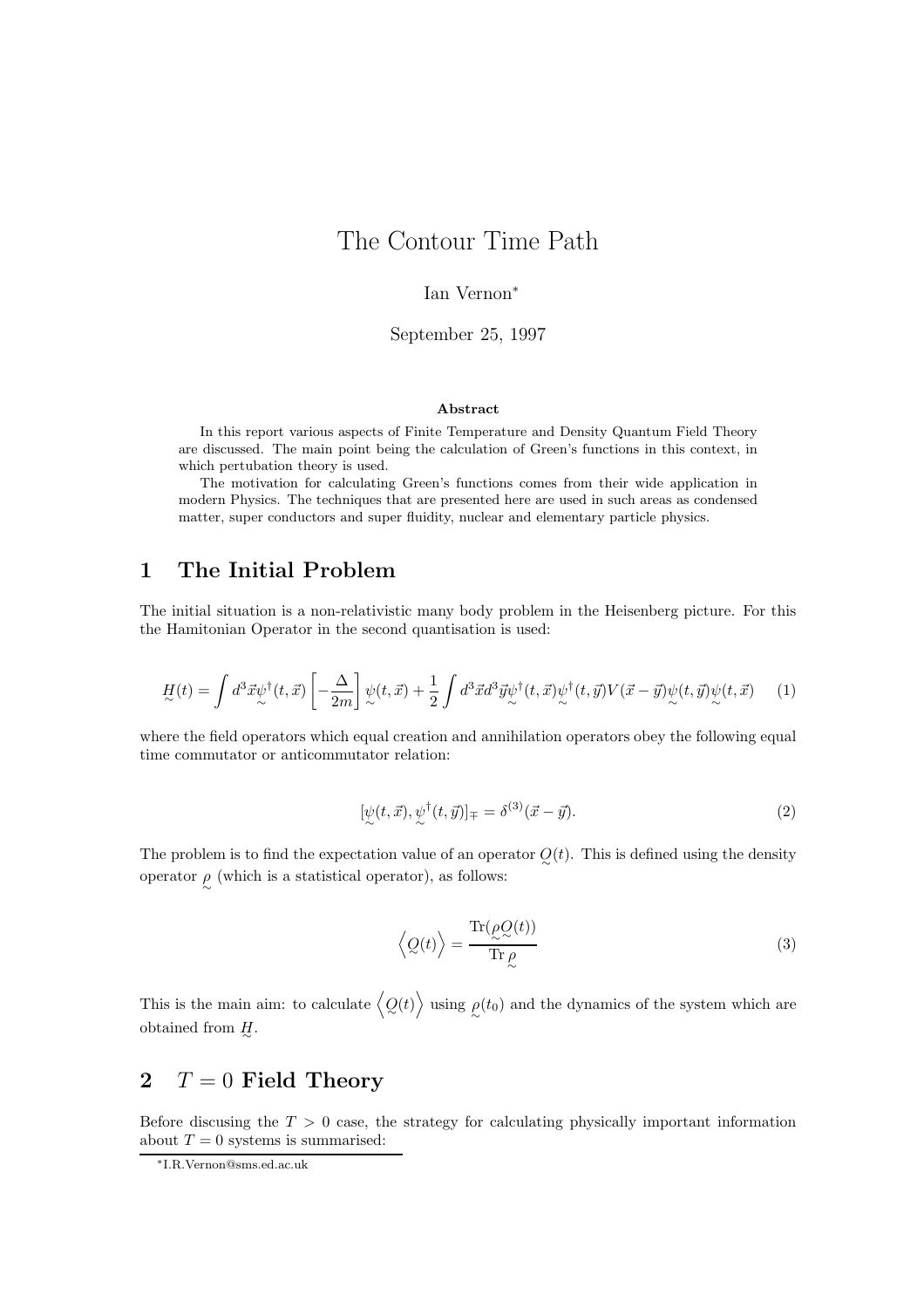- 1. Move to Interaction Picture (from the Heisenberg Picture) through a unitary transformation.
- 2. Obtain Dyson Series for time evolution (asymptotic states).
- 3. Obtain a Power Series after switching the pertubation on.
- 4. Use Wick's Theorem for vacuum expectation values and the Linked-Cluster-Theorem.
- 5. Results in FEYNMANN DIAGRAMS.

From these, diagramatic calculations can be made of:

- Transition Amplitudes
- Green's Functions
- Self Energy Functions

and from this, physically important information such as cross sections and transition probabilities can be abstracted. All this can be found in textbooks about quantum field theory, for instance, [Wei95].

For the  $T \neq 0$  case the above strategy cannot be exploited since in a medium there are no asymptotic states (due to scattering). Also for a non-equilibrium system of  $T > 0$  the vacuum expectation values do not correctly desribe the physical situation. Therefore a different approach is required i.e.  $\rho(t_0)$  and the dynamics of the system are needed.

### 3 Schwinger-Keldysch Contour Ordering

Consider the time evolution in the interaction picture:

$$
\langle Q(t) \rangle = \langle C^{\dagger}(t, t_0) Q_I(t) C(t, t_0) \rangle \tag{4}
$$

where  $Q_I(t)$  = operator in the interaction picture, and

$$
C(t, t_0) = T^c \exp[-i \int_{t_0}^t \underline{H}_I^{(1)}(t')dt'] \tag{5}
$$

which is the unitary transformation operator between the interaction and Heisenberg pictures. Here  $T^c$  = the time ordering operator.

Substituting  $C(t, t_0)$  into (4), the expectation value can then be expressed as a contour integral:

$$
\langle Q(t) \rangle = \langle T\{\exp[-i \oint^{C} \underline{H}_{I}^{(1)}(t')dt']Q_{I}(t)\} \rangle \tag{6}
$$

where  $C = C^{-} \cup C^{+}$  the contour time ordering and  $t_{max}$  > the biggest time in the operators to be averaged. This technique is due to Schwinger [Sch61] and Keldysh [Kel64]. Reviews are found in [Dan84], [LP81] and [LW87].

Then using the Linked-Cluster Theorem in order to cancel closed vacuum diagrams, the following is obtained: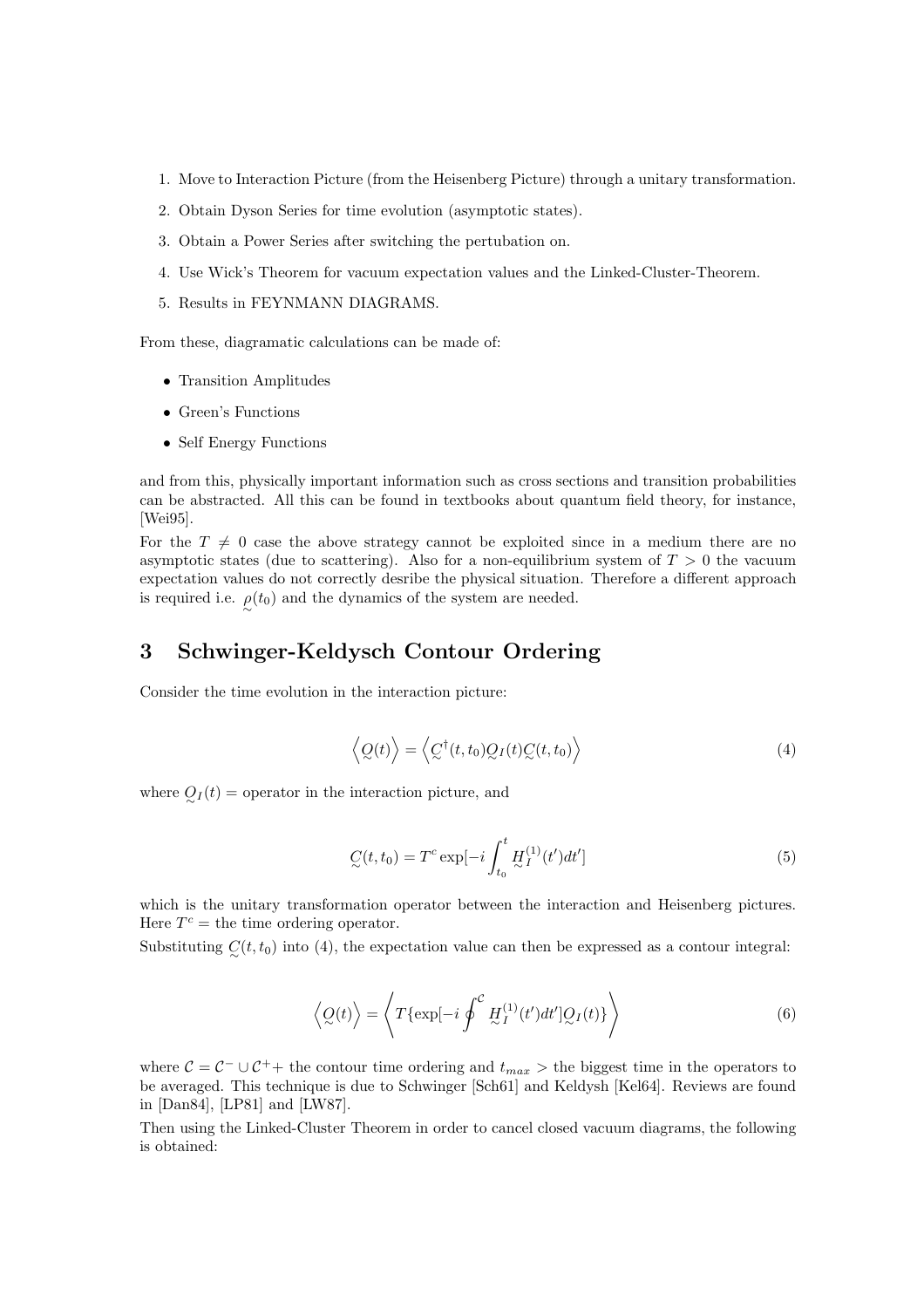

Figure 1: The Schwinger-Keldysh closed time contour.

$$
\left\langle Q(t) \right\rangle = \frac{\left\langle T\{\exp[-i\oint^{C} \underline{H}_{I}^{(1)}(t')dt']Q_{I}(t)\} \right\rangle}{\left\langle T\{\exp[-i\oint^{C} \underline{H}_{I}^{(1)}(t')dt']\} \right\rangle} \tag{7}
$$

The above equations result in a system of closed diagrams without any external lines. There is a close analogy with Feynmann rules but in general in taking the expectation value of the Wick decomposed contour ordered products much more averages survive than in the vacuum case since normal ordered products don't need to vanish for a general statistical operator. One can show that the usual terms survive if and only if the initial time statistical operator is of the form  $\exp(-\mathcal{A})$ with  $A^{\text{}}_{\sim}$  a one-particle-operator [Dan84].

Further on we concentrate on this case. Then the only difference to the vacuum Feynmanrules is that one has to take contour- instead of real-time-integrals and the free Green's functions with respect to the statistical operator.

The contour integration can be substituted by summing over the branches of the contour and using real-time-integrals leading to a matrix formalism, which we shall discuss for the case of two-point-functions in the next sections.

### 4 Green's Functions in Real Time Formalism

For this technique, four different Green's functions (which can all be calculated with a little mathematics) are defined:

$$
\frac{-}{1} = iG_{12}^{--} = \langle T^c \psi_1 \psi_2^{\dagger} \rangle
$$
\n
$$
\frac{+}{1} = iG_{12}^{++} = \langle T^a \psi_1 \psi_2^{\dagger} \rangle \frac{+}{1} - \cdots - \frac{+}{2} = iU_{12}
$$
\n
$$
\frac{-}{1} = iG_{12}^{++} = \mp \langle \psi_2^{\dagger} \psi_1 \rangle \frac{-}{1} - \cdots - \frac{-}{2} = -iU_{12}
$$
\n
$$
\frac{+}{1} = iG_{12}^{+-} = \langle \psi_1 \psi_2^{\dagger} \rangle
$$

Figure 2: The four Green's functions in the Schwinger-Keldysh-formalism. The upper (lower) sign is for Fermions (Bosons). The dashed line is the interaction.

where  $U_{12} = \delta(t_1 - t_2)V(\vec{x}_1 - \vec{x}_2)$  (a Newtonian instantaneous interaction).

The following is an example which demonstrates the use of the above definitions in the diagram technique where  $H_{\sim}$  is split into  $H_0$  and  $\frac{V}{\sim}$  the interaction term. For a non-equilibrium system the Green's function  $G^{--}$  is given by: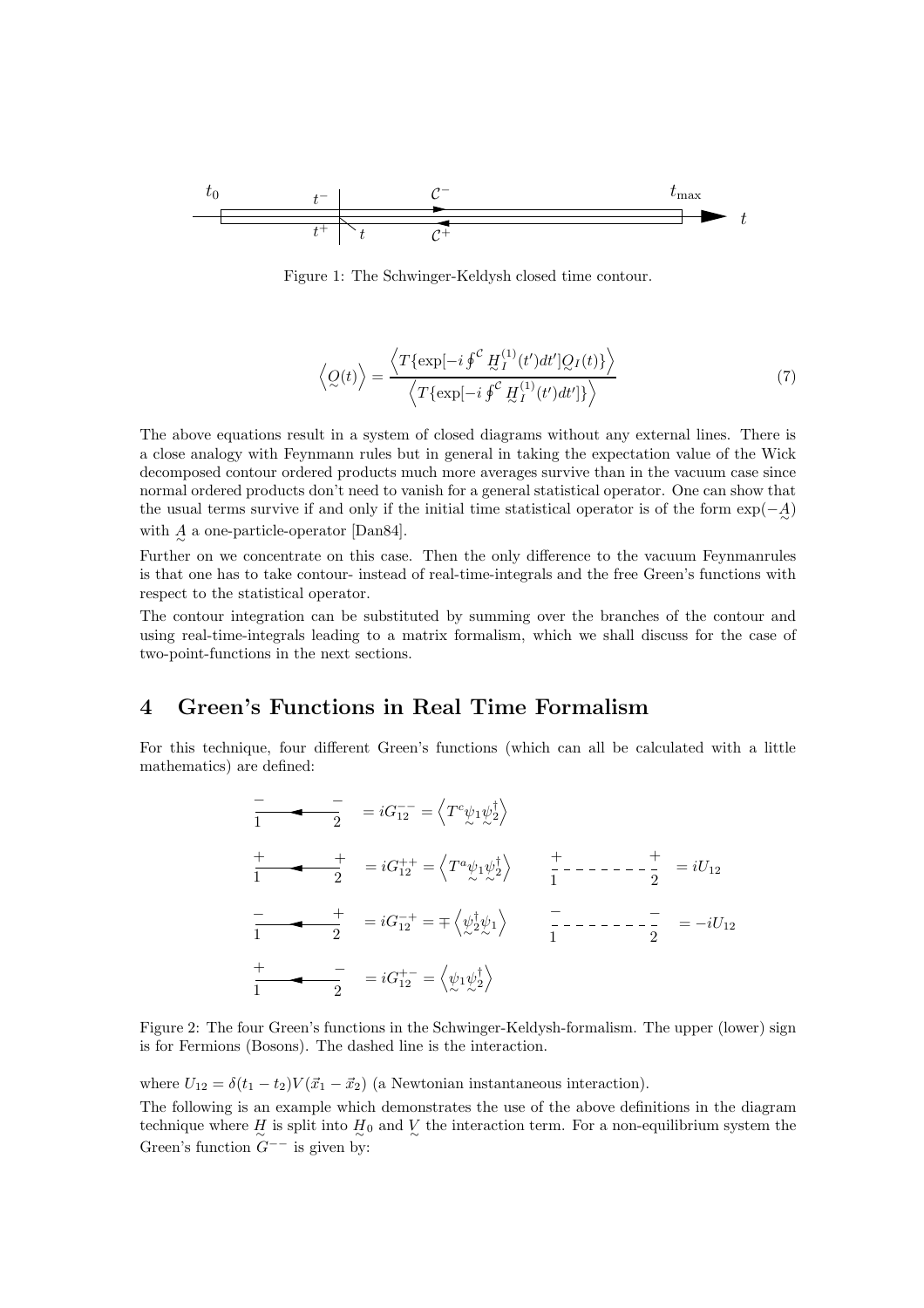$$
iG_{12}^{--} = \left\langle C^{\dagger}T^{c}[\psi_1\psi_2^{\dagger}C]\right\rangle \tag{8}
$$

where

$$
C = C(\infty, -\infty) = T^c \exp\left(-i \int_{-\infty}^{\infty} H_I^{(1)}(t) dt\right).
$$
\n(9)

Expanding  $C_{\alpha}$  and  $C^{\dagger}$  in a power series with respect to  $H_I^{(1)}$  and substituting into (8) gives a series for  $iG_{12}^{--}$ . For the simple case of a system of particles (fermions say) in an external field  $U(t, \vec{x}) = U(X)$ , the 1st order terms are repsented in terms of the following Schwinger-Keldysh diagrams:



Figure 3: 1st order Schwinger-Kedysh diagrams for scattering by a external field.

From this we read off the analytic form due to the Schwinger-Keldysh diagrammatic rules:

$$
iG_{12}^{(1)--} = \int \left[ iG_{13}^{(0)--}iG_{32}^{(0)--}(-iU_3) + iG_{13}^{(0)-+}iG_{32}^{(0)+-}iU_3 \right] d^4X_3 \tag{10}
$$

since the four free Green's functions  $G^{(0)}$  are known,  $G^{--}$  as well as the other Green's functions can be evaluated to any order using this technique.

#### 5 Self Energy

Finally a brief discusion of Self Energy, beginning with the definition:

The sum over all 1 particle irreducible diagrams for amputated Green's functions = the Self Energy  $= -i\Sigma$ . In the normal diagram technique, the Dyson equation gives:



Figure 4: Definition of the Self Energy as the 1P-I amputated Green's functions.

Therefore the exact Green's functions can be expressed as a series:

In our case however, it is more complicated since there are four self energy terms:  $\Sigma^{--}$ ,  $\Sigma^{-+}$ ,  $\Sigma^{+-}$  and  $\Sigma^{++}$ , which means that we have to sum over the signs included in the definition of the Self Energy and Green's functions.

Thus the analytic form can be expressed in terms of matrix equations. For that we define